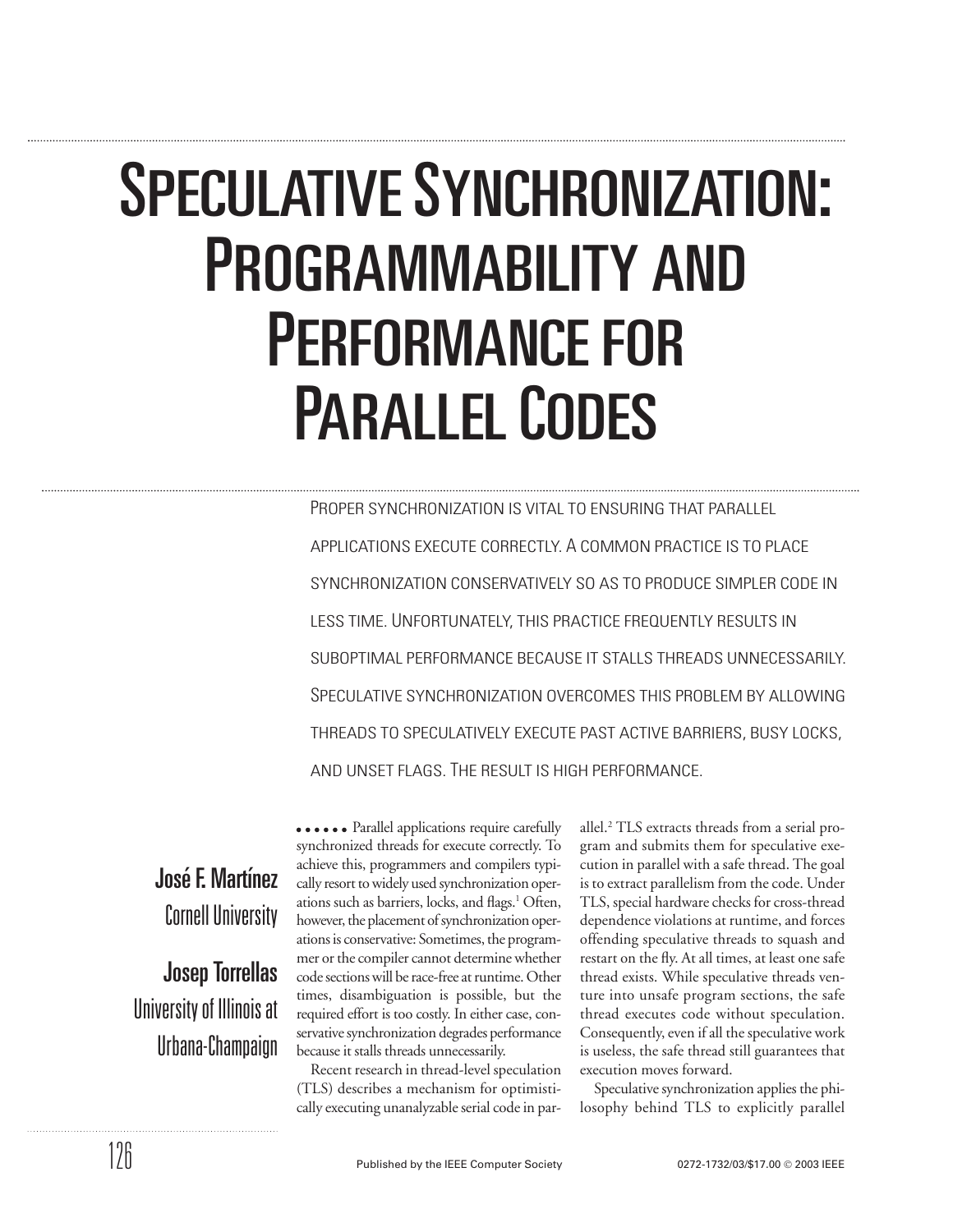applications. Application threads execute speculatively past active barriers, busy locks, and unset flags instead of waiting. A speculative thread uses its processor's caches to buffer speculatively accessed data, which cannot be displaced to main memory until the thread becomes safe. The hardware looks for conflicting accesses—accesses from two threads to the same location that include at least one write and are not explicitly synchronized. If two conflicting accesses cause a dependency violation, the hardware rolls the offending speculative thread back to the synchronization point and restarts it on the fly.

Key to speculative synchronization is TLS's principle of always keeping one or more safe threads. In any speculative barrier, lock, or flag, safe threads guarantee forward progress at all times—even in the presence of access conflicts and insufficient cache space for speculative data. Always keeping a safe thread and providing unified support for speculative locks, barriers, and flags are two characteristics that set speculative synchronization apart from lock-free optimistic synchronization schemes with similar hardware simplicity.<sup>3,4</sup>

The complexity of the speculative synchronization hardware is modest—one bit per cache line and some simple logic in the caches, plus support for checkpointing the architectural registers. Moreover, by retargeting highlevel synchronization constructs (M4 macros<sup>5</sup> or OpenMP directives,<sup>6</sup> for example) to use this hardware, speculative synchronization becomes transparent to application programmers and parallelizing compilers. Finally, conventional synchronization is compatible with speculative synchronization. In fact, the two can coexist at runtime, even for the same synchronization variables.

We evaluated speculative synchronization for a set of five compiler- and hand-parallelized applications<sup>7</sup> and found that it reduced the time lost to synchronization by 34 percent on average.

## Concept

TLS extracts threads from a serial program and submits them for speculative execution in parallel with a safe thread. The goal is to extract parallelism from the code. In TLS, the hardware is aware of the (total) order in which the extracted threads would run in the original serial code. Consequently, the hardware assigns each thread an epoch number, with the lowest number going to the safe thread.

Speculative synchronization deals with explicitly parallel application threads that compete to access a synchronized region. Speculative threads execute past active barriers, busy locks, and unset flags. Under conventional synchronization, these threads would be waiting instead. Contrary to conventional TLS, speculative synchronization does not support ordering among speculative threads; thus, the hardware simply assigns one epoch number for all speculative threads. Every active lock, flag, and barrier has one or more safe threads, however: In a lock, the lock owner is safe. In a flag, the producer is safe. In a barrier, the lagging threads are safe. Because safe threads cannot get squashed or stall, the application always moves forward.

Both safe and speculative threads concurrently execute a synchronized region, and the hardware checks for cross-thread dependency violations. As in TLS, as long as the threads do not violate dependencies, the hardware lets them proceed concurrently. Conflicting accesses (one of which must necessarily be a write) between safe and speculative threads cause no violations if they happen *in order*—that is, the access from the safe thread happens before the access from the speculative one. Any *out-of-order* conflict between a safe thread and a speculative one causes the squash of the speculative thread, and the hardware rolls it back to the synchronization point. Speculative threads are unordered; therefore, if two speculative threads issue conflicting accesses, the hardware always squashes one of them and rolls it back to the synchronization point. However, because safe threads make progress whether or not speculative threads succeed, performance in the worst case is still on the order of conventional synchronization's performance.

A speculative thread keeps its (speculative) memory state in a cache until it becomes safe. At that time, it *commits* (makes visible) its memory state to the system. If a speculative thread's cache is about to overflow, the thread stalls and waits to become safe. The circumstances under which a speculative thread becomes safe are different for locks, flags, and barriers, as we explain next.

### Speculative locks

Every contended speculative lock features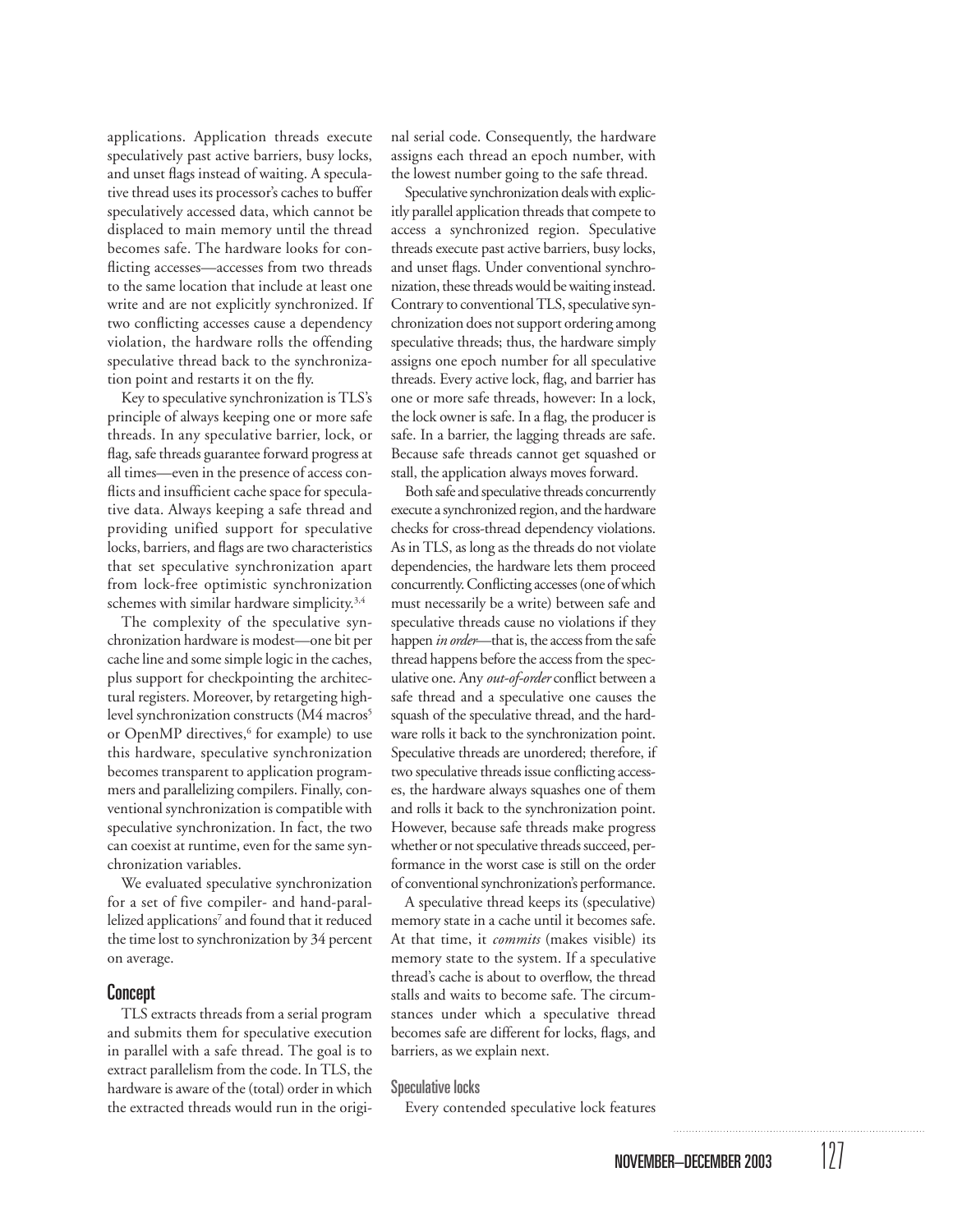#### MICRO TOP PICKS



Figure 1. Example of a speculative lock (a) and barrier (b). Dashed and solid circles denote speculative and safe threads, respectively.

one safe thread—the lock owner. All other contenders venture into the critical section speculatively. Figure 1a shows an example of a speculative lock with five threads. Thread *A* found the lock free and acquired it, becoming the owner and therefore remaining safe. Threads *B*, *C*, and *E* found the lock busy and proceeded into the critical section speculatively. Thread *D* has not yet reached the acquire point and is safe.

Supporting a lock owner has several implications. The final outcome must be consistent with that of a conventional lock in which the lock owner executes the critical section atomically *before* any of the speculative threads. (In a conventional lock, these speculative threads would wait at the acquire point.) On the one hand, this implies that it is correct for speculative threads to consume values that the lock owner produces. On the other hand, speculative threads cannot commit while the owner is in the critical section. In Figure 1a, threads *B* and *E* have completed the critical section and are speculatively executing code past the release point, and thread *C* is still in the critical section. (The hardware remembers that threads *B* and *E* have completed the critical section, as we describe later.) All three threads remain speculative as long as thread *A* owns the lock.

Eventually, the lock owner (thread *A*) completes the critical section and releases the lock. At this point, the speculative threads that have also completed the critical section (threads *B* and *E*) can immediately become safe and commit their speculative memory state—without even acquiring the lock. This environment is race-free because these threads completely executed the critical section and did not have conflicts with the owner or other threads. On the

other hand, the speculative threads still inside the critical section (only thread *C* in the example) compete for lock ownership. One of them acquires the lock (inevitably *C* in the example), becomes safe, and commits its speculative memory state. The losers remain speculative.

The post-release action is semantically equivalent to the following scenario under a conventional lock: After the owner releases the lock, all the speculative threads beyond the release point, one by one in some nondeterministic order, execute the critical section atomically. Then, one of the threads competing for the lock acquires ownership and enters the critical section. In Figure 1a, for example, this scenario corresponds to a conventional lock whose critical section is traversed in (*A,B,E,C*) or (*A,E,B,C*) order.

# Speculative flags and barriers

Flags are synchronization variables that one thread produces and that multiple threads consume, making them one-to-many operations. Under conventional synchronization, consumers test the flag and proceed through only when it reflects permission from the producer. Under speculative synchronization, a flag whose value would normally stall consumer threads instead lets them proceed speculatively. Such threads remain speculative until the "pass" flag value is produced, at which point they all become safe and commit their state. The producer thread, which remains safe throughout, guarantees forward progress.

Figure 1b shows an example of a speculative barrier, which is a many-to-many operation. Conceptually, a barrier is similar to a flag in which the producer is the last thread to arrive.1 Under speculative synchronization, threads arriving at a barrier become speculative and continue (threads *G* and *I* in Figure 1b). Threads moving toward the barrier remain safe (threads *F* and *H*) and, therefore, guarantee forward progress. When the last thread reaches the barrier, all speculative threads become safe and commit their state.

## Implementation

Figure 2 shows the hardware support for speculative synchronization. The main supporting module is the speculative synchronization unit (SSU), which consists of some storage and some control logic that we add to the cache hierarchy of each processor in a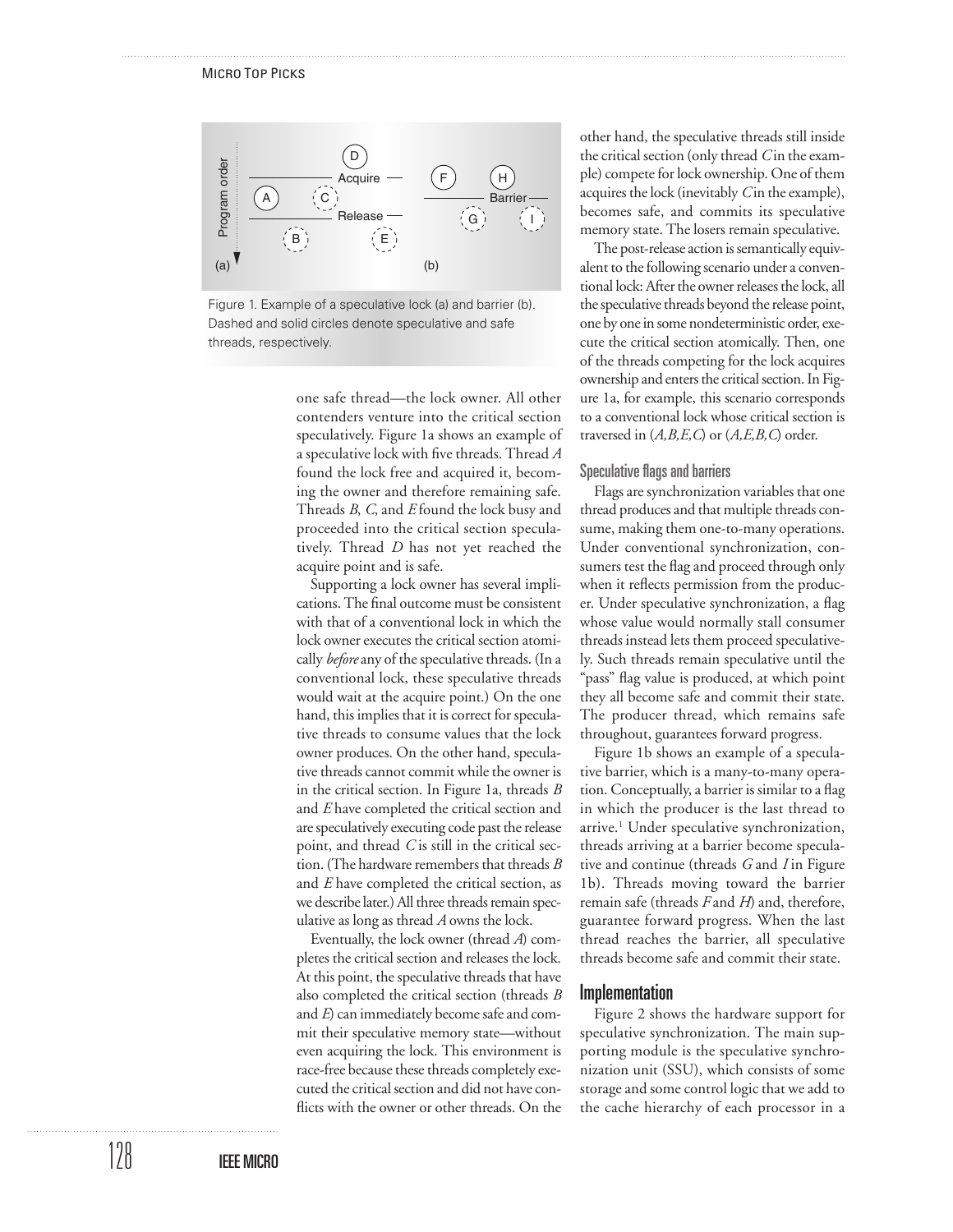shared-memory multiprocessor. The SSU physically resides in the on-chip controller of the local cache hierarchy, typically L1 + L2. Its function is to offload from the processor the operations on a single synchronization variable so that the processor can move ahead and execute code speculatively.

The SSU provides space for one extra cache line at the L1 level, which holds the synchronization variable under speculation. Both local and remote requests can access this extra cache line, but only the SSU can allocate it. The local cache hierarchy (L1 + L2 in Figure 2) serves as the buffer for speculative data. To distinguish data accessed speculatively, the SSU keeps one Speculative bit (S) per line in the local cache hierarchy. The SSU sets the Speculative bit of a line when the processor reads or writes the line speculatively. Lines whose Speculative bit is set cannot be displaced beyond the local cache hierarchy.

The SSU also has two state bits, Acquire (A) and Release (R). The SSU sets the Acquire bit if it has a pending acquire operation on the synchronization variable. Likewise, it sets the Release bit if it has a pending release operation on that variable. The SSU can set Speculative, Acquire, or Release bits only when it is active, which is when it is handling a synchronization variable. When the SSU is idle, all these bits remain at zero.

#### Supporting speculative locks

In an earlier article,<sup>8</sup> we described how our hardware supports speculative locks. We assume the use of the test&test&set (T&T&S) primitive to implement a lock-acquire operation, although other primitives are possible. Figure 3a shows a T&T&S operation. In a con-

ventional lock, the competing threads spin locally on a cached copy of the lock variable (S1 and S2) until the owner releases the lock (a zero value means that the lock is free). The competing threads then attempt an atomic test&set (T&S) operation (S3). Register R1 recalls the result of the test; a zero value means success. Only one thread succeeds, becoming the new owner; the rest go back to



Figure 2. Hardware support for speculative synchronization. The shaded areas are the speculative synchronization unit (SSU), which resides in the local cache hierarchy, typically L1 + L2. The SSU consists of one Speculative bit (S) per cache line, one Acquire bit (A), and one Release bit (R), plus one extra cache line and some logic.

the spin loop (S4). In speculative synchronization, the lock-acquire operation is quite different, as the following subsections describe.

*Lock request.* When a processor reaches an acquire point, it invokes a library procedure that issues a request with the lock address to the SSU. At this point, the SSU and processor proceed independently. The SSU sets its Acquire and Release bits, fetches the lock variable into its extra cache line, and initiates a T&T&S loop on it to obtain lock ownership. If the lock is busy, the SSU keeps "spinning" on it until the lock owner updates the lock, and the SSU receives a coherence message. (In practice, the SSU does not actually spin. Because it sits in the cache controller, it can simply wait for the coherence message before retrying.)

Meanwhile, the processor makes a backup copy of the architectural register state in hard-

```
L: 1d R1, 1ck1 ; (S1)<br>bnz R1, L ; (S2)
  bnz R1, L ; (S2)<br>t&s R1, lck1 ; (S3)
  t&s R1, lck1 ; (S3)<br>bnz R1, L ; (S4)bnz R1,L;
(a) (b)
                           pflg = !pflg;lock (barlck);
                           cnt++if (cnt == tot) {
                              cnt = 0;flg = pflg; unlock (barlck);
                           }
                           else {
                               unlock (barlck);
                               while (flg != pflg); //spin (S6)
                           }
                                                       //increment count
                                                       //last one
                                                       //reset count
                                                       //toggle (S5)
                                                       //not last one
```
Figure 3. Example of conventional test&test&set lock-acquire (a) and barrier (b) code.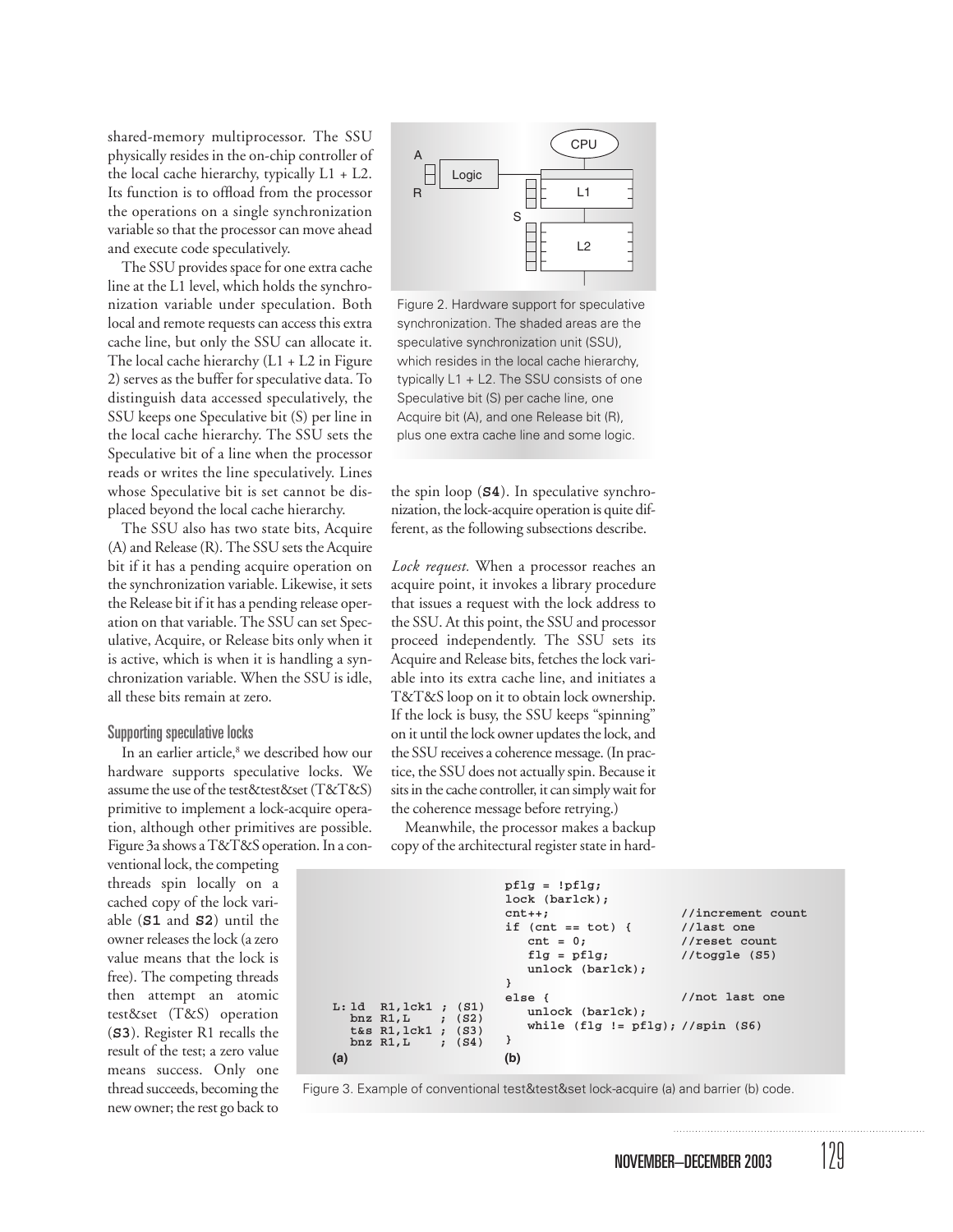ware so that it can quickly roll back the speculative thread on a squash. To enable this, the library procedure for acquire includes a special checkpoint instruction, right after the request to the SSU. There is no need to flush the pipeline.

The processor continues execution into the critical section. As long as the Acquire bit is set, the SSU deems speculative all the processor's memory accesses after the acquire point in program order. The SSU must be able to distinguish these accesses from those that precede the acquire point in program order. This problem is nontrivial in processors that implement relaxed memory-consistency models, but we have successfully addressed it, as we describe elsewhere.7The SSU uses the Speculative bit to locally mark cache lines that the processor accesses speculatively. When a thread performs a first speculative access to a line that is dirty in any cache, including its own, the coherence protocol must write back the line to memory. This ensures that a safe copy of the line stays in main memory. It also allows us to use the conventional Dirty bit in the caches (in combination with the Speculative bit) to mark cache lines that the processor has speculatively written. This is useful at the time the SSU squashes the thread, as we explain later.

*Access conflict.* The underlying cache coherence protocol naturally detects access conflicts. Such conflicts manifest as a thread receiving an external invalidation to a cached line, or an external intervention (read) to a dirty cached line.

If lines not marked speculative receive such external messages, the cache controller services them normally. In particular, messages to the lock owner or to any other safe thread never result in squashes, since none of their cache lines are marked speculative. The originator thread of such a message could be speculative. If so, normally servicing the request effectively supports *in-order* conflicts from a safe to a speculative thread without squashing.

If a speculative thread receives an external message for a line marked speculative, the SSU at the receiving node squashes the local thread. The originator thread can be safe or speculative. If it is safe, an *out-of-order* conflict has taken place, and the squash is warranted. If the thread is speculative, the squash is also warranted, since speculative synchronization

does not define ordering among speculative threads. In either case, the operation never squashes the originator thread.

Once the SSU triggers a squash, it

- gang-invalidates all dirty cache lines with the Speculative bit set;
- gang-clears all Speculative bits and, if the speculative thread has passed the release point, sets the Release bit (see the later discussion on lock release); and
- forces the processor to restore its checkpointed register state, which results in the thread's rapid rollback to the acquire point.

The gang-invalidation is a gang-clear of the Valid bit for lines whose Speculative and Dirty bits are set. Cache lines that the processor has speculatively read but not modified are coherent with main memory and can thus survive the squash.

If an external read to a dirty speculative line in the cache triggered the squash, the node replies without supplying any data. The coherence protocol then regards the state for that cache line as stale and supplies a clean copy from memory to the requester. This is similar to the case in conventional MESI (modified-exclusiveshared-invalid) protocols, in which the directory queries a node for a line in Exclusive state that was silently displaced from the node's cache.

*Cache overflow.* Cache lines whose Speculative bit is set cannot be displaced beyond the local cache hierarchy, because they record past speculative accesses. Moreover, if their Dirty bit is also set, their data is unsafe. If a replacement becomes necessary at the outermost level of the local cache hierarchy, the cache controller tries to select a cache line not marked speculative. If the controller finds no such candidate for eviction, the node stalls until the thread becomes safe or the SSU squashes it. Stalling does not jeopardize forward progress, since a lock owner always exists and will eventually release the lock. When the stalled thread becomes safe, it will be able to resume. Safe threads do not have lines marked speculative and, therefore, replace cache lines on misses as usual.

*Lock acquire.* The SSU keeps spinning on the lock variable until it reads a zero. At this point, it attempts a T&S operation (as S3 in Figure 3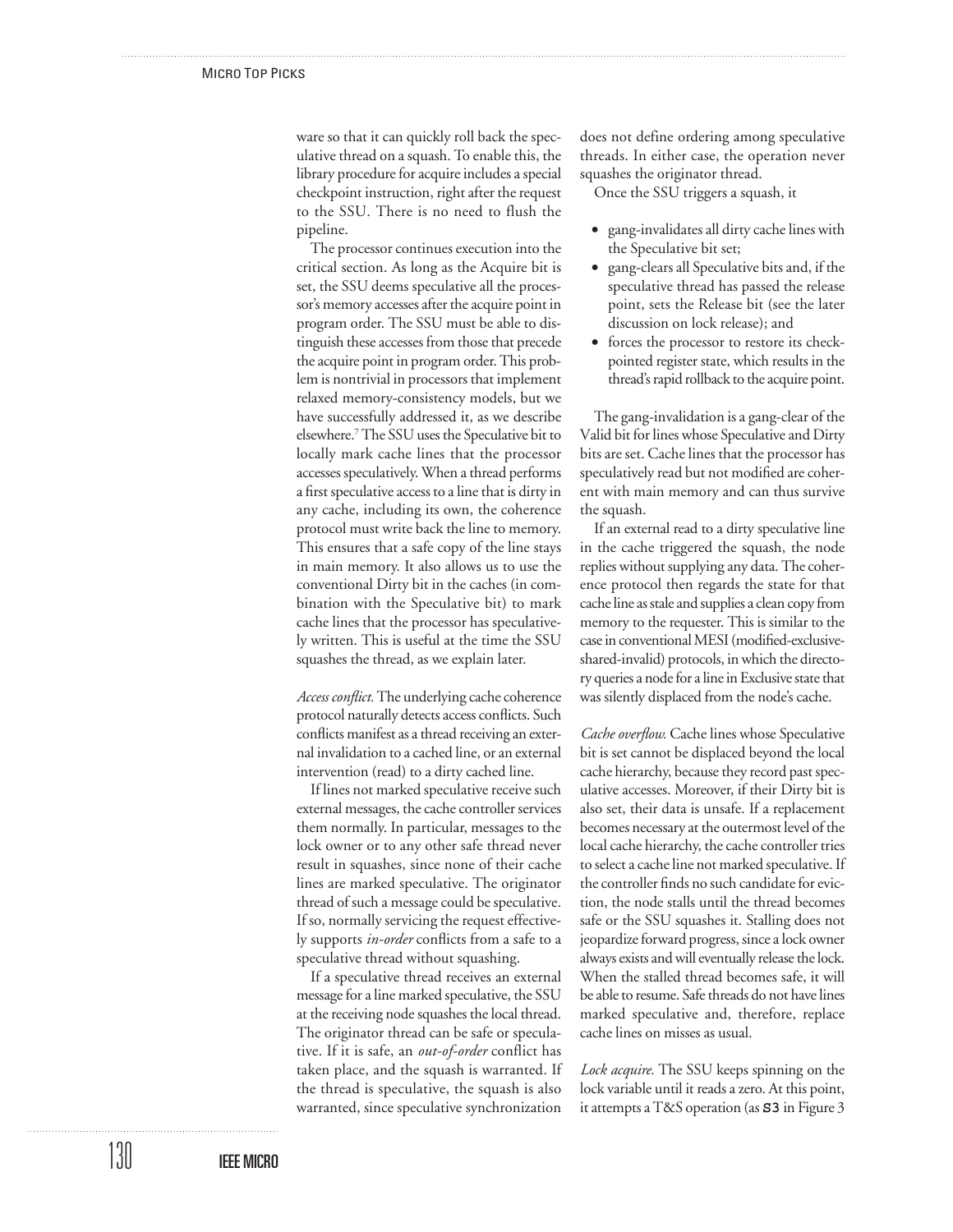does for a conventional lock). If the operation fails, the SSU goes back to the spin test. If the T&S succeeds, the local processor becomes the lock owner. In the example in Figure 1a, this will happen to thread *C* after thread *A* releases the lock. The SSU then completes the action by resetting the Acquire bit and gang-clearing all Speculative bits, which makes the thread safe and commits all cached values. At this point, the SSU becomes idle. Other SSUs trying to acquire the lock will read that the lock is owned.

*Lock release.* The one exception to this lockacquire procedure is when the speculative thread has already completed its critical section at the time the lock owner frees the lock. In general, once all the memory operations inside the critical section have completed, the processor executes a release store to the synchronization variable. If the SSU has already acquired the lock and is idle, the release store completes normally. However, if the SSU is still trying to acquire lock ownership, it intercepts the release store and clears the Release bit. By so doing, the SSU is able to remember that the speculative thread has fully executed the critical section. We call this event *release-while-speculative*. The SSU then keeps spinning because the Acquire bit is still set, and the thread remains speculative.

In general, when the SSU reads that the lock has been freed externally, before attempting the T&S operation, it checks the Release bit. If that bit is still set, the SSU issues the T&S operation to compete for the lock (lock-acquire procedure). If the Release bit is clear, the SSU knows that the local thread has gone through a releasewhile-speculative operation and, therefore, has completed all memory operations in the critical section. The SSU then *pretends* that the local thread has become the lock owner and released the lock instantly. It clears the Acquire bit, gangclears all Speculative bits, and becomes idle. Thus, the thread becomes safe without the SSU ever performing the T&S operation. In Figure 1a, this is the action that threads *B* and *E*would take after thread *A* releases the lock.

Again, this is race-free for two reasons: First, the SSU of the speculative thread clears the Release bit only after *all* memory operations in the critical section have completed without conflict. Second, a free lock value indicates that the previous lock owner has completed the critical section as well.

*Exposed SSU.* At times, the programmer or parallelizing compiler might not want threads to speculate beyond a certain point—for example, if a certain access is irreversible, as in I/O, or will definitely cause conflicts. In these cases, the programmer or parallelizing compiler can force the speculative thread to spin-wait on the SSU state until the SSU becomes idle. Thus, the thread will wait until it either becomes safe or the SSU squashes it. (Naturally if the SSU is already idle, the thread will not spin-wait.) We call this action *exposing the SSU* to the local thread. In general, although we envision speculative synchronization to be transparent to application programmers and the compiler in practically all cases, we felt it was important to have the software accommodate the ability to expose the SSU.

## Supporting multiple locks

When the SSU receives a lock request from the processor, it checks its Acquire bit. If that bit is set, the SSU faces a second acquire, which might be for a subsequent or nested lock, depending on whether or not the processor has executed a release store for the first lock.

If the request is to a lock that is different from the one the SSU is already handling, the SSU rejects the request, the processor does not perform a register checkpoint, and the speculative thread itself handles the second lock using ordinary T&T&S code (Figure 3). No additional support is required. Handling the second lock using ordinary T&T&S code is correct because the thread is speculative, so accesses to that lock variable are also speculative. When the thread reads the value of the lock, the SSU marks the line speculative in the cache. If the lock is busy, the thread spins on it locally. If it is free, the thread takes it and proceeds to the critical section. Lock modification is confined to the local cache hierarchy, however, since the access is speculative. The SSU treats this second lock as speculative data. If the thread is eventually squashed, the squash procedure will roll back the thread to the acquire point of the first lock (the one the SSU handles). The SSU will then discard all updates to speculative data, including any speculative update to the second lock variable. Conversely, if the SSU completes action on the first lock and renders the thread safe, the SSU commits all speculatively accessed data, including the second lock variable itself. If the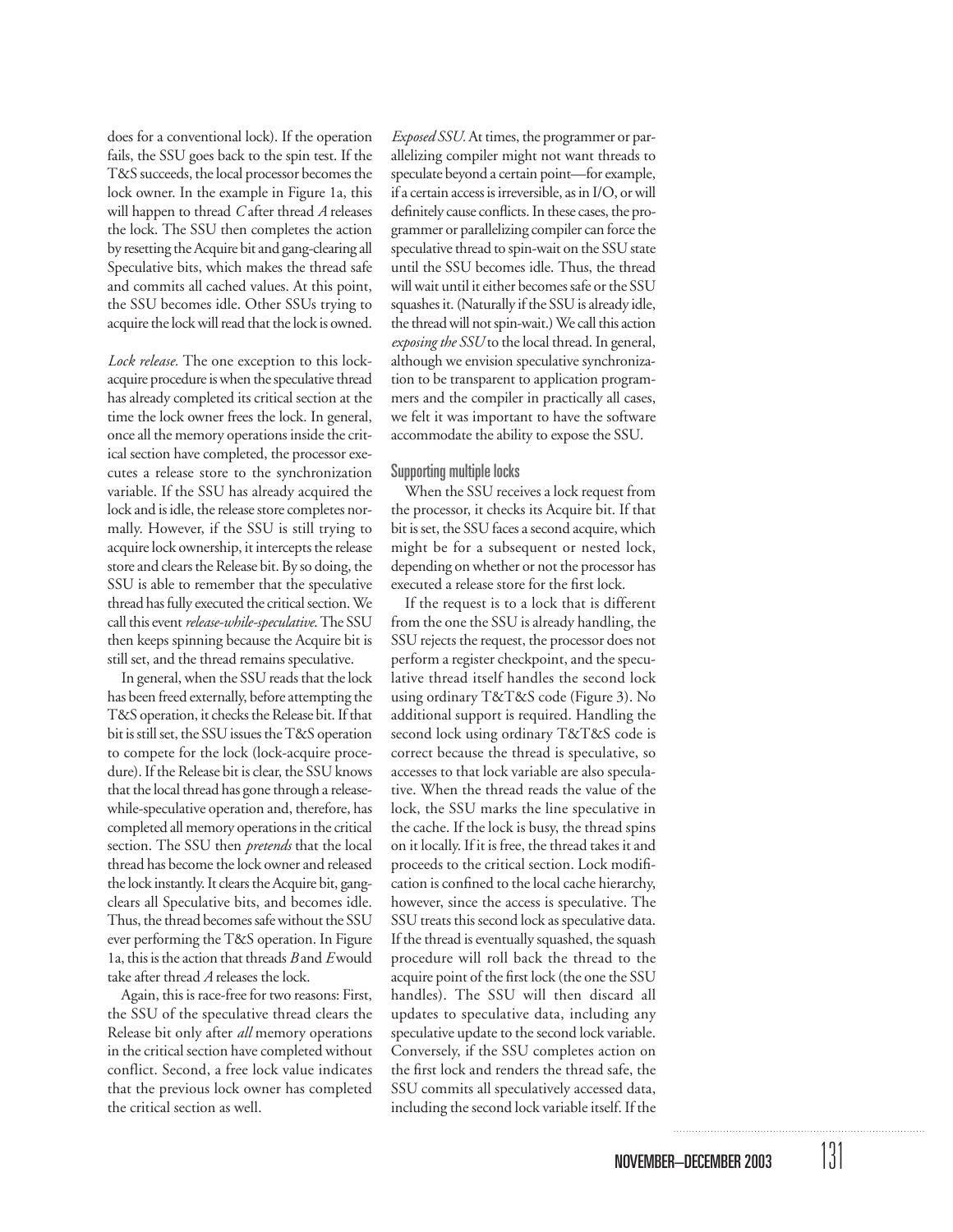thread was originally spinning on this second lock, it will continue to do so safely. Otherwise, any action the thread took speculatively on the second lock (acquire and possibly release) will now commit to the rest of the system. This is correct because, if any other thread had tried to manipulate the second lock, it would have triggered a squash.

Another multiple-lock scenario is when the second request goes to the lock the SSU is already handling. We resolve this case by effectively merging both critical sections into one.<sup>7</sup>

#### Speculative flags and barriers

To implement speculative flags, we leverage the release-while-speculative support in speculative locks. As we described earlier, after a release-while-speculative operation, the SSU is left spinning with the Release bit clear until the lock owner sets the lock to the free value. As soon as the lock is free, the speculative thread becomes safe without the SSU ever performing T&S (since the Release bit is clear). This mechanism exactly matches the desired behavior of a thread that speculatively executes past an unset flag.

Consequently, on a speculative flag read, the SSU acts exactly as it does in a speculative lock request, except that it keeps the Release bit clear to avoid a T&S operation. The processor goes past the unset flag speculatively. Unlike in a speculative lock, of course, a squash does not set the Release bit. As part of a speculative flag request, the thread supplies the "pass" value of the flag to the SSU.

Programmers and parallelizing compilers often implement barriers using locks and flags.1 Figure 3b gives an example. Because the SSU can implement both speculative locks and flags, support for speculative barriers is essentially at no cost.

Under conventional synchronization, a thread arriving early to a barrier updates barrier counter cnt and waits spinning on statement S6. The counter update is in a critical section protected by lock barlck. A thread should not enter this critical section while its SSU is busy, since a second thread arriving at the barrier will surely cause conflicts on both the lock and the counter. These conflicts, in turn, will force the SSU to roll back the first thread if it is still speculative, all the way to the synchronization point the SSU handles.

Even if the thread arrives at the barrier in a safe state, the critical section is so small that it is best to reserve the SSU for the upcoming flag spin (S6). Consequently, threads execute this critical section conventionally and speculate on the flag.

To support this behavior, the library code for barriers exposes the SSU to the thread before the thread attempts to acquire barlck, so speculative threads have a chance to become safe and commit their work. The thread then uses conventional synchronization to acquire and release **barlck**. Finally, when the thread reaches the flag spin  $(S6)$ , it issues a speculative flag request and proceeds past the barrier speculatively. Later, as the last thread arrives and toggles the flag (S5), all other threads become safe and commit.

## Multiprogramming and exceptions

In a multiprogrammed environment, the operating system can preempt a speculative thread. If so, the SSU rolls the preempted speculative thread back to the synchronization point and becomes available to any new thread running on that processor. When the operating system later reschedules the first thread somewhere, the thread resumes from the synchronization point, possibly speculatively. On the other hand, the operating system handles safe threads as it would with conventional synchronization. Because speculative synchronization is ultimately a lock-based technique, it might exhibit convoying under certain scheduling conditions. We address this issue extensively in our description of an adaptive enhancement to our basic mechanism.<sup>7</sup>

When a speculative thread suffers an exception, there is no easy way to know if the cause was legitimate; it could be due to the speculative consumption of incorrect values. Consequently, the SSU rolls back the speculative thread.

## Software interface

Both programmers and parallelizing compilers widely use explicit high-level synchronization constructs such as M4 macros<sup>5</sup> and OpenMP directives<sup>6</sup> to produce parallel code. We can retarget these synchronization constructs to encapsulate calls to SSU library procedures, thereby enabling speculative synchronization transparently. Three basic SSU library procedures are sufficient: one to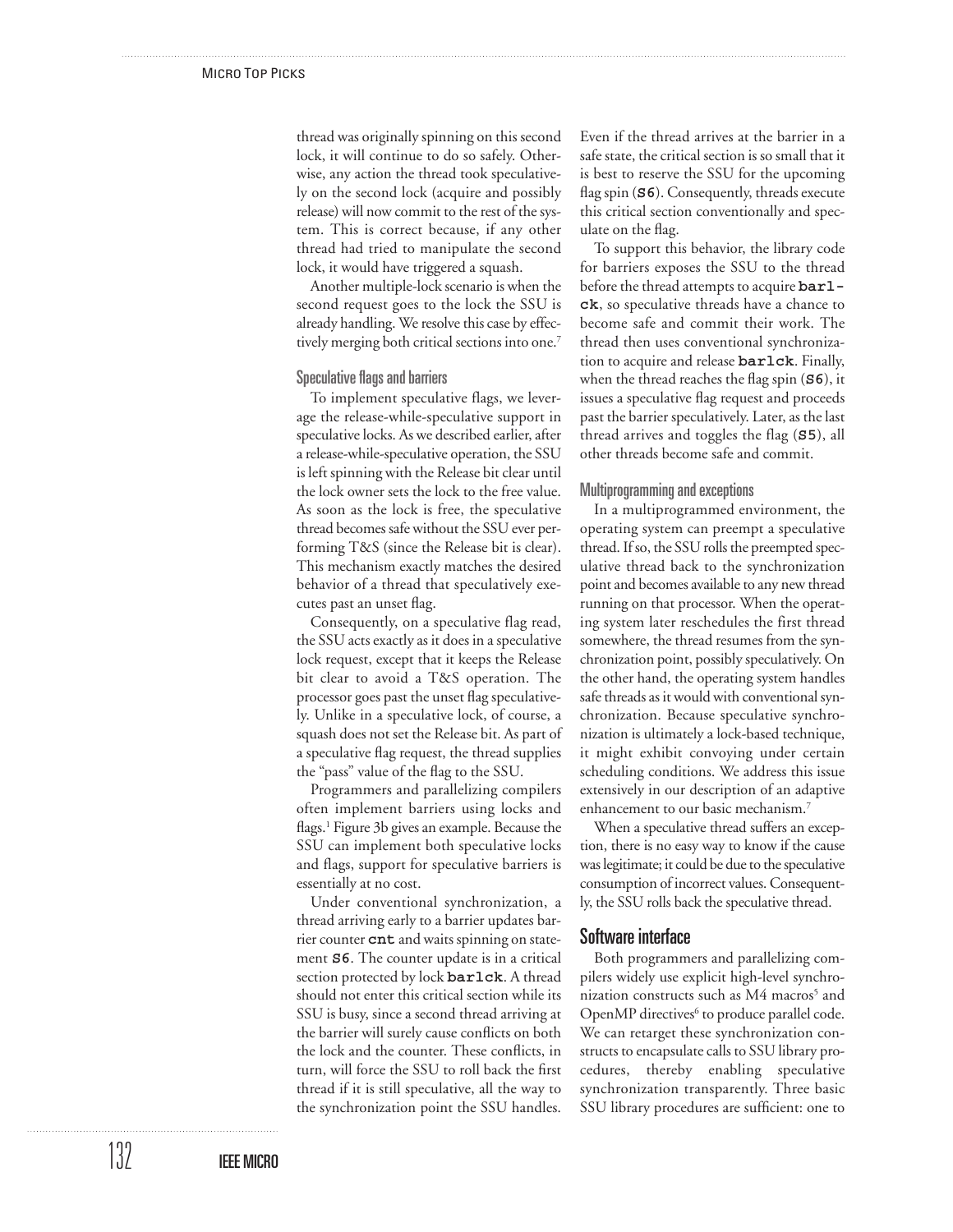



request a lock-acquire operation, one to request a flag spin operation, and one to test if the SSU is idle.

These three library procedures are enough to build macros for speculative locks, flags, and barriers.7 Programmers and parallelizing compilers can enable speculative synchronization simply by using the modified macros instead of conventional ones. Conventional synchronization primitives are still fully functional and can coexist with speculative synchronization at runtime, even for the same synchronization variables.

# **Evaluation**

To evaluate speculative synchronization, we used execution-driven simulations of a cachecoherent, non-uniform memory access multiprocessor with 16 or 64 processors,<sup>7</sup> and ran five parallel applications: a compiler-parallelized SPECfp95 code (APPLU); two Olden<sup>9</sup> codes (Bisort and MST), hand-annotated for parallelization; and two hand-parallelized Splash-2<sup>10</sup> applications (Ocean and Barnes). We used two configurations of Barnes: Barnes-Coarse has 512 locks and Barnes-Fine, the original configuration, has 2,048. The Splash-2 applications ran on 64 processors because they scale quite well, while the other applications ran on 16 processors.

Figure 4 compares the synchronization time

under conventional synchronization (Base) to the residual synchronization time, the squashed computation time, and the squash overhead under speculative synchronization (Spec). The bars are normalized to Base. Figure 4 plots synchronization time separately for barriers and locks. Squashed computation time is due to true sharing, false sharing, and accesses to second-lock variables. The first two represent computation squashed because of conflicts induced by accesses to same and to different words of the same cache line, respectively. (Speculative synchronization keeps perline Speculative bits and, therefore, false sharing results in conflicts.) The third one represents computation squashed because a speculative thread conflicts in a second-lock variable.

The figure shows that speculative synchronization reduces synchronization time on average 34 percent (including squashed computation time and overhead). Speculative threads stalling at a second synchronization point cause the residual synchronization time. Barriers account for most of this time, since already-speculative threads can never go past them (exposed SSU).

Some applications such as Ocean and MST exhibit a sizable amount of squash time. We discuss techniques to minimize sources of squashes in these applications elsewhere.<sup>7</sup>